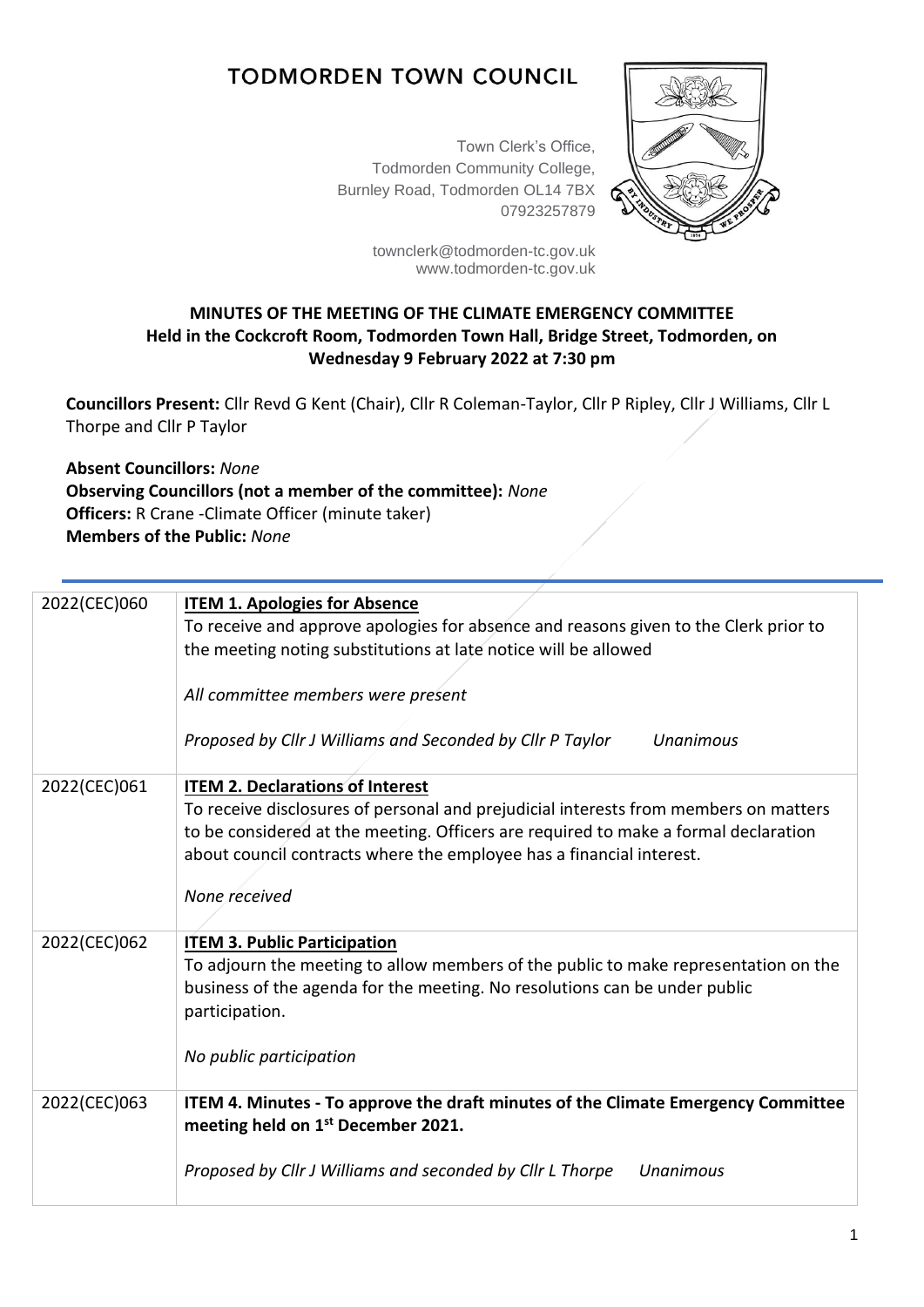|              | <b>RESOLVED:</b> That the minutes of the Climate Emergency Committee meeting held on $1st$<br>December 2021 be accepted as a true record and the Chair to be authorised to sign as<br>such.                                                                                                                                                                                                                                                                                                                                                                                                                            |
|--------------|------------------------------------------------------------------------------------------------------------------------------------------------------------------------------------------------------------------------------------------------------------------------------------------------------------------------------------------------------------------------------------------------------------------------------------------------------------------------------------------------------------------------------------------------------------------------------------------------------------------------|
| 2022(CEC)064 | ITEM 5 - Exclusion of Press and Public - Public Bodies (Admission to Meetings Act)                                                                                                                                                                                                                                                                                                                                                                                                                                                                                                                                     |
|              | 1960<br>To consider and confirm any agenda items that require the exclusion of the Press and<br>Public in accordance with the Public Bodies (Admissions to Meetings) Act 1960 for<br>matters appertaining to confidential or exempt information.                                                                                                                                                                                                                                                                                                                                                                       |
|              | Proposed by Cllr M Taylor and seconded by Cllr L Thorpe<br><b>Unanimous</b>                                                                                                                                                                                                                                                                                                                                                                                                                                                                                                                                            |
|              | RESOLVED: That any public or press who may attend be allowed to stay for the whole of<br>the meeting                                                                                                                                                                                                                                                                                                                                                                                                                                                                                                                   |
| 2022(CEC)065 | ITEM $6$ – Progress report – for information                                                                                                                                                                                                                                                                                                                                                                                                                                                                                                                                                                           |
|              | To provide a summary update for members of progress on the work programme.                                                                                                                                                                                                                                                                                                                                                                                                                                                                                                                                             |
|              | Meetings/collaborations/networking with external organisations                                                                                                                                                                                                                                                                                                                                                                                                                                                                                                                                                         |
|              | Cllr Revd G Kent reminded the committee that networking and collaborating with<br>external organisations was a key part of the Climate Emergency Action Plan. The<br>Climate Officer then took the opportunity to update members on her latest activities on<br>this front.                                                                                                                                                                                                                                                                                                                                            |
|              | <b>Information and Communications</b>                                                                                                                                                                                                                                                                                                                                                                                                                                                                                                                                                                                  |
|              | Cllr P Taylor suggested that an inclusion of features that are currently on the Slow the<br>Flow website would be a useful addition to the Natural Flood Management advice<br>section on Todmorden Town Council's Climate Emergency web section. Cllr J Williams<br>agreed with this, with emphasis on not having to 'reinvent the wheel' with this type of<br>communications work. All members were in agreement with this. Cllr Revd G Kent also<br>suggested that a good idea would be for a complimentary communications update that<br>focuses on what the Mayor has been doing, charting her ongoing activities. |
|              | <b>Action Plan tasks</b>                                                                                                                                                                                                                                                                                                                                                                                                                                                                                                                                                                                               |
|              | The Climate Officer made a brief introduction to the proposed Action Plan timescale<br>chart and the intention to re-format the existing action plan on the Todmorden Town<br>Council website. Members welcomed these.                                                                                                                                                                                                                                                                                                                                                                                                 |
|              | Proposed by Cllr Revd G Kent and seconded by Cllr L Thorpe<br><b>Unanimous</b>                                                                                                                                                                                                                                                                                                                                                                                                                                                                                                                                         |
|              | <b>RESOLVED:</b> To receive the update with thanks.                                                                                                                                                                                                                                                                                                                                                                                                                                                                                                                                                                    |
|              |                                                                                                                                                                                                                                                                                                                                                                                                                                                                                                                                                                                                                        |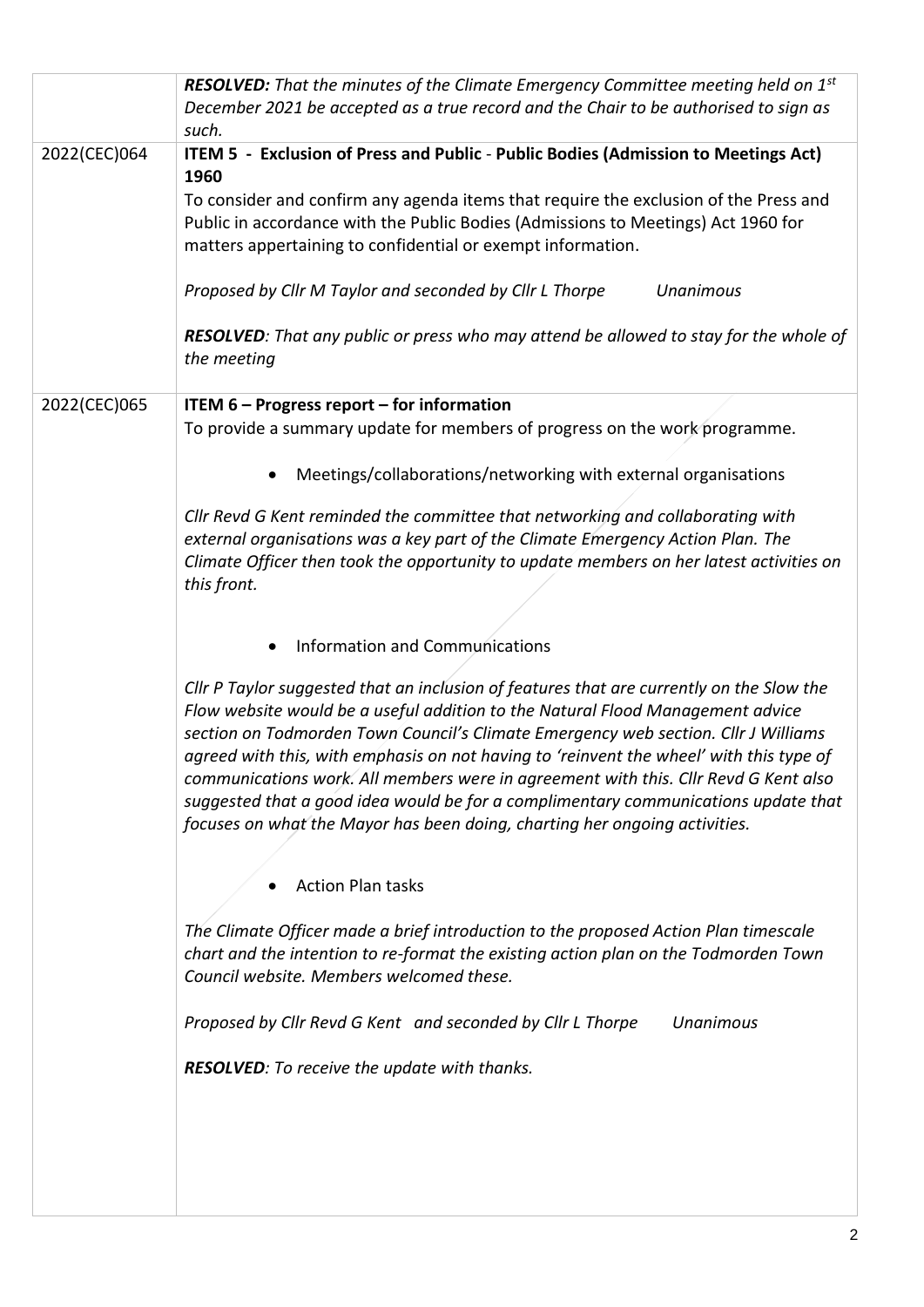| 2022(CEC)066 | ITEM 7 - Networking reports - for information<br>To inform and update members on progress made on developing working relations<br>between Todmorden Town Council's Climate Officer and the Climate Emergency<br>representatives of neighbouring councils and other external organisations<br>7a. Introduction to Calderdale Council Climate Emergency Officer Forum Meetings<br>The Climate Officer took the opportunity to introduce the details of her engagement                                                                                                                                        |
|--------------|------------------------------------------------------------------------------------------------------------------------------------------------------------------------------------------------------------------------------------------------------------------------------------------------------------------------------------------------------------------------------------------------------------------------------------------------------------------------------------------------------------------------------------------------------------------------------------------------------------|
|              | with CMBC and other external organisations in the form of Climate Emergency Officer<br>forum meetings, and all were in agreement with the value and necessity of this action<br>as part of networking and keeping abreast of the climate agenda of neighbouring<br>councils.                                                                                                                                                                                                                                                                                                                               |
|              | Cllr J Williams emphasized the need for more transparency of local council's climate<br>emergency agendas, and of where respective agendas overlap. There was also<br>agreement from members concerning the need for more platforms in which to promote<br>a local plan, so a more Todmorden-centric plan could be promoted.                                                                                                                                                                                                                                                                               |
|              | A point was raised about an incident where the installation of electronic vehicle<br>charging points was carried out by CMBC, without the prior knowledge of local<br>residents, who were therefore surprised to find them on their streets/roads outside their<br>properties. This highlighted the need for better communications between councils and<br>residents, to ensure that the latter are made aware and kept in the loop of proposed<br>climate-related actions in their neighbourhoods. Members suggested the benefits of<br>communications with CMBC Cllr Scott Patient regarding this issue. |
|              | Cllr R Coleman-Taylor suggested an approach that involves improved information<br>availability in the form of library resources and effective promotion of such material.<br>She also emphasised the benefit of publicising the joint climate emergency aims of<br>neighbouring councils, as part of feeding out information to the public domain. Also,<br>learning resources enable more people to access information to improve 'carbon<br>literacy' and make informed choices about how they can help mitigate climate change<br>and the measurable impact of these choices.                           |
|              | 7b. Climate Officer Forum Meeting Report                                                                                                                                                                                                                                                                                                                                                                                                                                                                                                                                                                   |
|              | Cllr R Coleman-Taylor said it would be beneficial to establish who has the power to do<br>what when it comes to influencing businesses in a move towards more sustainable<br>practices, and that the networking opportunities that such meetings afford could serve<br>to clarify this. She also said that this can help towards establishing what local people<br>can do in this capacity, and therefore empower them through involvement and<br>encouraging a wider positive impact.                                                                                                                     |
|              |                                                                                                                                                                                                                                                                                                                                                                                                                                                                                                                                                                                                            |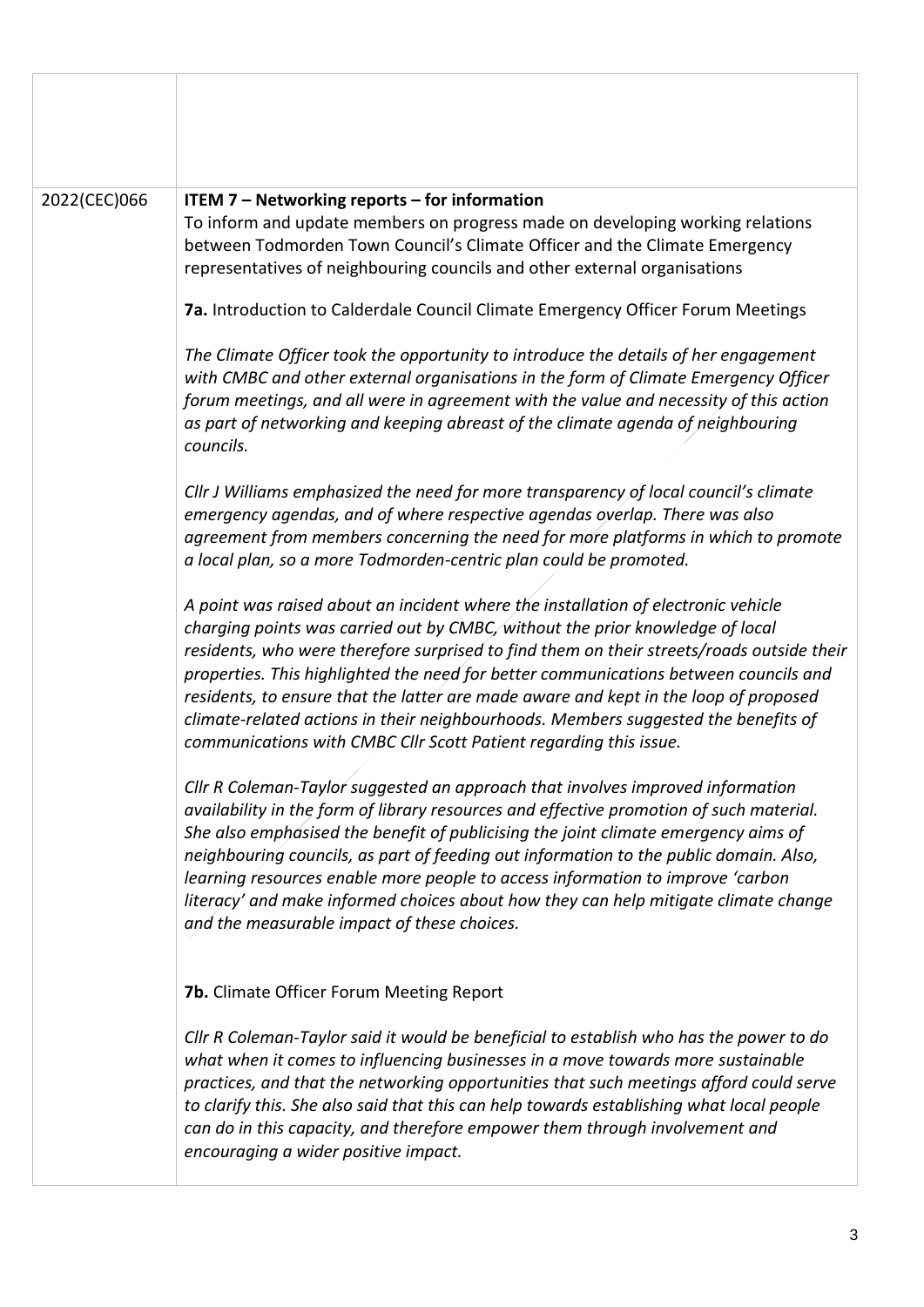*Councillors asked the Climate Officer what the nature of these meetings are and to what extent she is involved in the meeting discussions. The Climate Officer informed members that for the most part she is an observer, as the meetings are formally structured and for information sharing. Members suggested that as well as it being important for the Climate Officer to learn about CMBC's climate emergency agenda, it is just as important for Calderdale Council to learn about what Todmorden Town Council's Climate Emergency Committee have achieved and proposed to date.*

*The Climate Officer discussed a document that was extensively referred to in the forum meeting – that of the Emission Reductions Pathway report, which Calderdale commissioned a consultancy firm to produce. The issue of how factual-based reports and monitoring of carbon levels (and subsequent actions arising from these) are represented to the public is a concern, particularly in the light of a recent event organised by Calderdale Extinction Rebellion and Calderdale Green New Deal, where a march took place as a response to an apparent lack of follow-up to such reports. This coincides with Calderdale Council marking its 3rd anniversary of declaring a climate emergency.*

*The Climate Officer reported on the forum's discussion of providing accessible information for residents on such matters, as a way of ensuring they are kept informed of the latest developments and to maintain council transparency. Similarly, members unanimously agreed that Todmorden Town Council's Climate Emergency Committee should be demonstrating their implemented strategies to date, particularly in the light of its own upcoming 3rd anniversary of declaring a climate emergency.*

*On the carbon-related issue of the protection and restoration of sphagnum-moss, the climate officer informed members that the redevelopment of local peatland ecosystems is a task that aligns with the climate agendas of both Todmorden and Hebden Royd town councils. Cllr Revd G Kent commented on how, as a committee, they applaud the proposal of working with Hebden Royd on this issue, but what needs to be established is -how can the committee support Hebden Royd in this capacity?*

*Cllr M Taylor raised the point of how, within conversations of carbon reduction measures, there appears to be no inclusion of waste reduction. He emphasized the effectiveness of gathering and delivering hard-hitting facts, including those that relate to food waste and the impact this has on annual carbon emission levels. This 'shock factor' can be used as a way to grab people's attention towards the hard reality of climate change, and influence people's daily choices and habits.*

*Following from the discussion of food waste, Cllr L Thorpe discussed the excellent work of a local scheme that tackles food poverty and waste, where surplus food from supermarkets are distributed at various food banks throughout Calderdale. Locally speaking, there is a food parcel collection service operating from Todmorden Community College and at the Old Library in Cornholme, as well as Calder Community Cares Food Share Scheme that operates in partnership with Aldi and the Co-op. Although these voluntary-led schemes are included on the Calderdale Council website, there was suggestion that it would be beneficial to remain informed on such activities that are occurring within these schemes and to report back where necessary to CMBC, and to include more information on these schemes on our council's website as part of local activities whose work contributes towards a lowering of carbon-emitting waste.*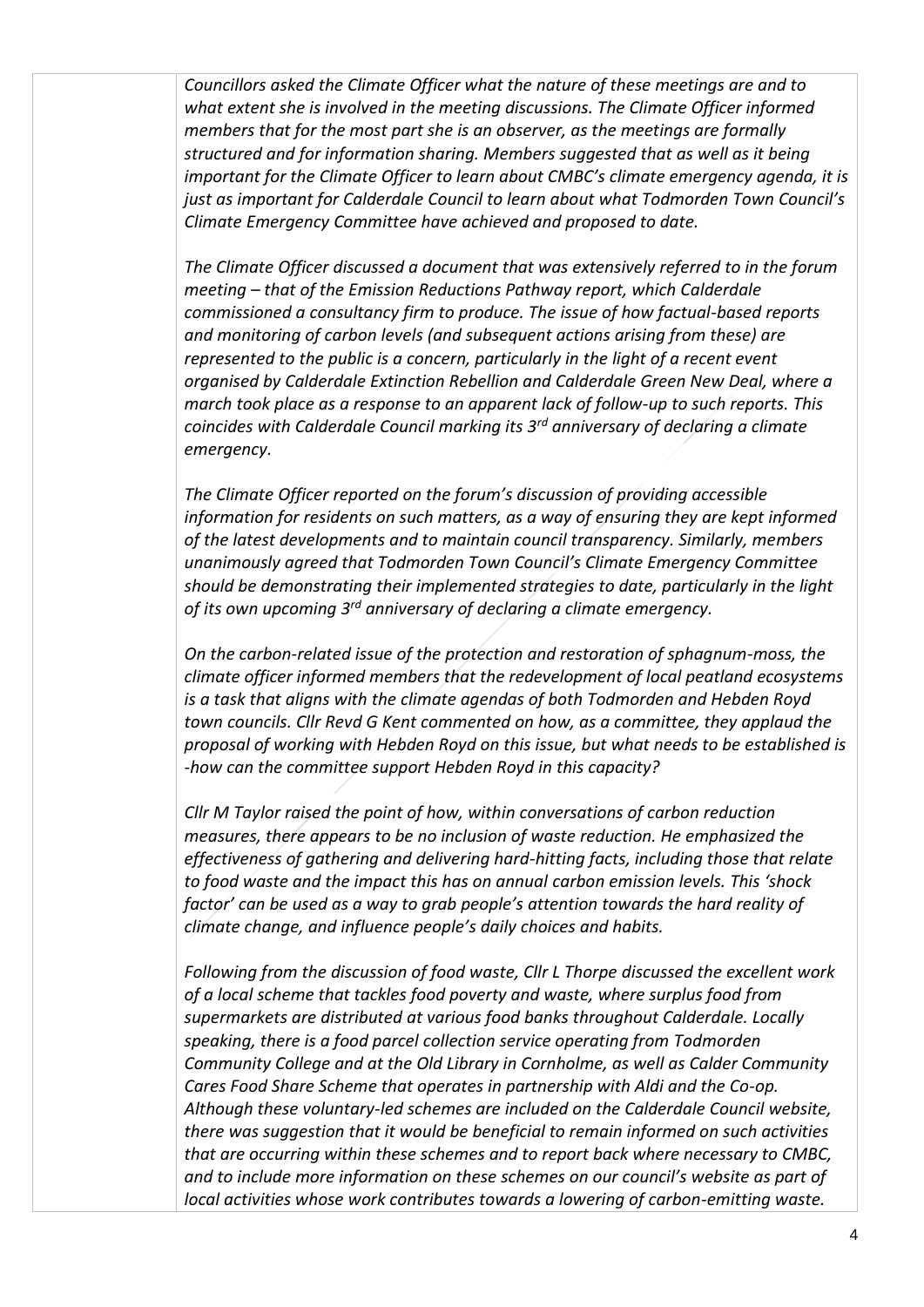**7c.** Expression of Interest Application for Local Climate Engagement Programme.

*Cllr R Coleman-Taylor expressed her concerns about the recording of the political composition of the council as part of the joint application process for the Local Climate Engagement Programme with Hebden Royd.*

*Cllr J Williams agreed that in the event of the application not being successful, there is still the benefit of experience from working together on a joint application for climate community engagement training, which has helped reinforce the existing working relationship between Todmorden Town Council's and Hebden Royd's climate emergency officers and to help each council towards a better understanding of their respective climate emergency agendas.*

*The Climate Officer explained that due to the last-minute nature of the application, it was necessary to press ahead with completion and submission before informing all members, but she does, however, intend to keep all members as informed and updated as possible on future applications and similar ventures.*

*The Climate Officer informed the committee that due to the high volume of applications to the programme, there has been a delay in the selection of successful applicants. She told the committee that she shall keep them informed of any developments on this front.*

## **7d.** Meeting with Todmorden Flood Group

*The Climate Officer took the opportunity to report to the committee her meeting with the chairperson of The Todmorden Flood Group. She made reference to a discussion point on the issue of Himalayan Balsam weed growth in Calderdale's Upper Valley, as part of addressing the multiple problems wrought by this invasive plant species, including compromised soil quality and biodiversity, and how this in turn can affect flood risk. Cllr J Williams suggested that it would be a good idea to make the chairperson of Todmorden Flood Group aware of Calderdale Council's footpath (public rights of way) officer and how their intervention may be useful in addressing this issue.*

*To coincide with other local springtime events, members agreed that information sharing to raise awareness of the balsam problem would link in well with other group activities, namely those of Keep Tod Tidy and Todmorden in Bloom. A map that conveys the areas where this weed is currently prevalent would serve as a helpful visual aid to inform residents and encourage practical participation in efforts to mitigate growth. A pilot scheme was suggested as a way of testing whether or not any form of collective action on this issue would be viable, with mention of Gorpley Clough as an area of focus. Calderdale Council was suggested as a potential organisation to consult on this matter.*

*Regarding the ideas for improved communications on local flooding, members agreed that the reality of flood implications need to be made more explicit, to emphasise the fact that flooding affects everyone and can render far more devastating and wider-*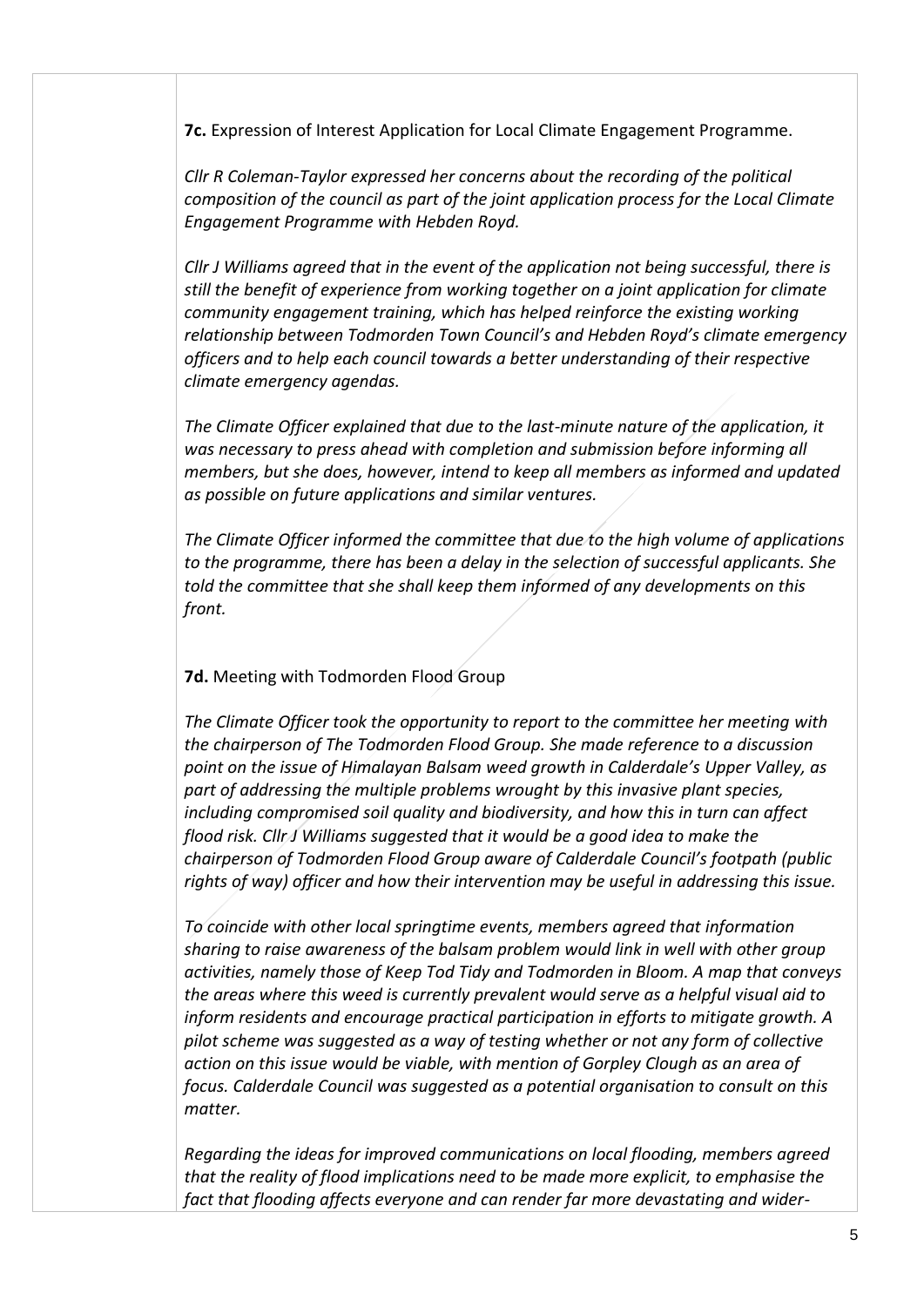|              | reaching effects than what many would initially think. The Climate Officer, in response<br>to Cllr Revd G Kent's suggestion, said that a volunteer appeal platform on the climate<br>emergency webpage is to be included within the Local Action Groups section.                                                                                                                                                                                                                                                                                                                                                                                                                                                                                                                                                                                                 |
|--------------|------------------------------------------------------------------------------------------------------------------------------------------------------------------------------------------------------------------------------------------------------------------------------------------------------------------------------------------------------------------------------------------------------------------------------------------------------------------------------------------------------------------------------------------------------------------------------------------------------------------------------------------------------------------------------------------------------------------------------------------------------------------------------------------------------------------------------------------------------------------|
|              | 7e. Meeting with Climate Challenge College and All1Collective                                                                                                                                                                                                                                                                                                                                                                                                                                                                                                                                                                                                                                                                                                                                                                                                    |
|              | The Climate Officer took the opportunity to report to the committee her ongoing<br>communications with representatives of the Climate Challenge College and local social<br>enterprise All 1 Collective and Lab. She emphasised how the overlapping objectives of<br>both include a mobilising of the local community towards improved access to training,<br>learning and opportunities for practical engagement in local climate action. The Climate<br>Officer also lay emphasis on how these two groups focus on the need for education,<br>thereby cultivating longer-term prospects for the future of the green economy.<br>Members agreed that a key component of this for the Climate Officer to collaborate<br>with would be the educational side of the communications plan, with possible<br>exploration of youth councils and Todmorden High School. |
|              | In relation to the 'climate justice' element of All 1 Collective's work, which ensures that<br>minority and disadvantaged groups within the community have equal opportunities to<br>participate in climate change action, Cllr Revd G Kent made reference to the Climate<br>Assembly UK, where a 'Citizen's Assembly' operates to bring a wide demographic of<br>people together to discuss climate change related matters and actions arising from this.                                                                                                                                                                                                                                                                                                                                                                                                       |
|              | Proposed by Cllr L Thorpe and seconded by Cllr P Taylor<br><b>Unanimous</b>                                                                                                                                                                                                                                                                                                                                                                                                                                                                                                                                                                                                                                                                                                                                                                                      |
|              | RESOLVED: Members were in favour of a continuation of the Climate Officer's<br>networking and collaborative efforts with neighbouring external organisations, with<br>strategies being implemented for raising the profile of Todmorden Town Council's<br>Climate Emergency Committee's work.                                                                                                                                                                                                                                                                                                                                                                                                                                                                                                                                                                    |
| 2022(CEC)067 | ITEM 8-Action Plan A5 Leaflet - for decision                                                                                                                                                                                                                                                                                                                                                                                                                                                                                                                                                                                                                                                                                                                                                                                                                     |
|              | To present to members for approval a proposed finalised version of the Climate<br>Emergency Action plan A5 promotional leaflet.                                                                                                                                                                                                                                                                                                                                                                                                                                                                                                                                                                                                                                                                                                                                  |
|              | Members were happy with the proposed content of the leaflet. Members were informed<br>of the outstanding tasks of the Chair to provide a suitable image of himself for inclusion<br>on said leaflet and final formatting/proof readings ahead of sending off finalised<br>version to print.                                                                                                                                                                                                                                                                                                                                                                                                                                                                                                                                                                      |
|              | Proposed by Cllr M Taylor and seconded by Cllr J Williams<br><b>Unanimous</b>                                                                                                                                                                                                                                                                                                                                                                                                                                                                                                                                                                                                                                                                                                                                                                                    |
|              | RESOLVED: Members agreed that the next task regarding the A5 Action Plan leaflet is to<br>get the promotional side underway.                                                                                                                                                                                                                                                                                                                                                                                                                                                                                                                                                                                                                                                                                                                                     |
|              |                                                                                                                                                                                                                                                                                                                                                                                                                                                                                                                                                                                                                                                                                                                                                                                                                                                                  |
|              |                                                                                                                                                                                                                                                                                                                                                                                                                                                                                                                                                                                                                                                                                                                                                                                                                                                                  |